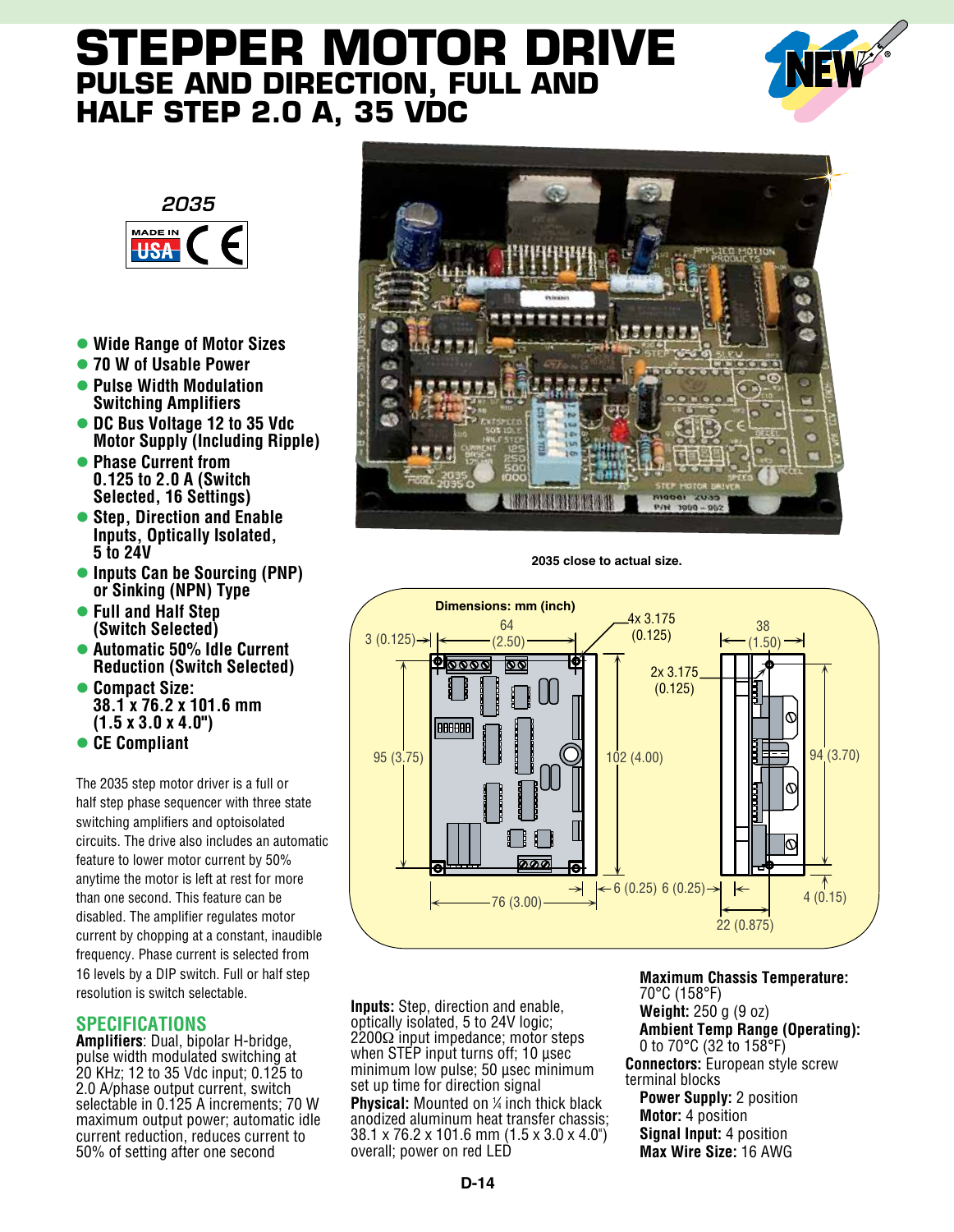

## **Torque-speed curves for recommended motors**